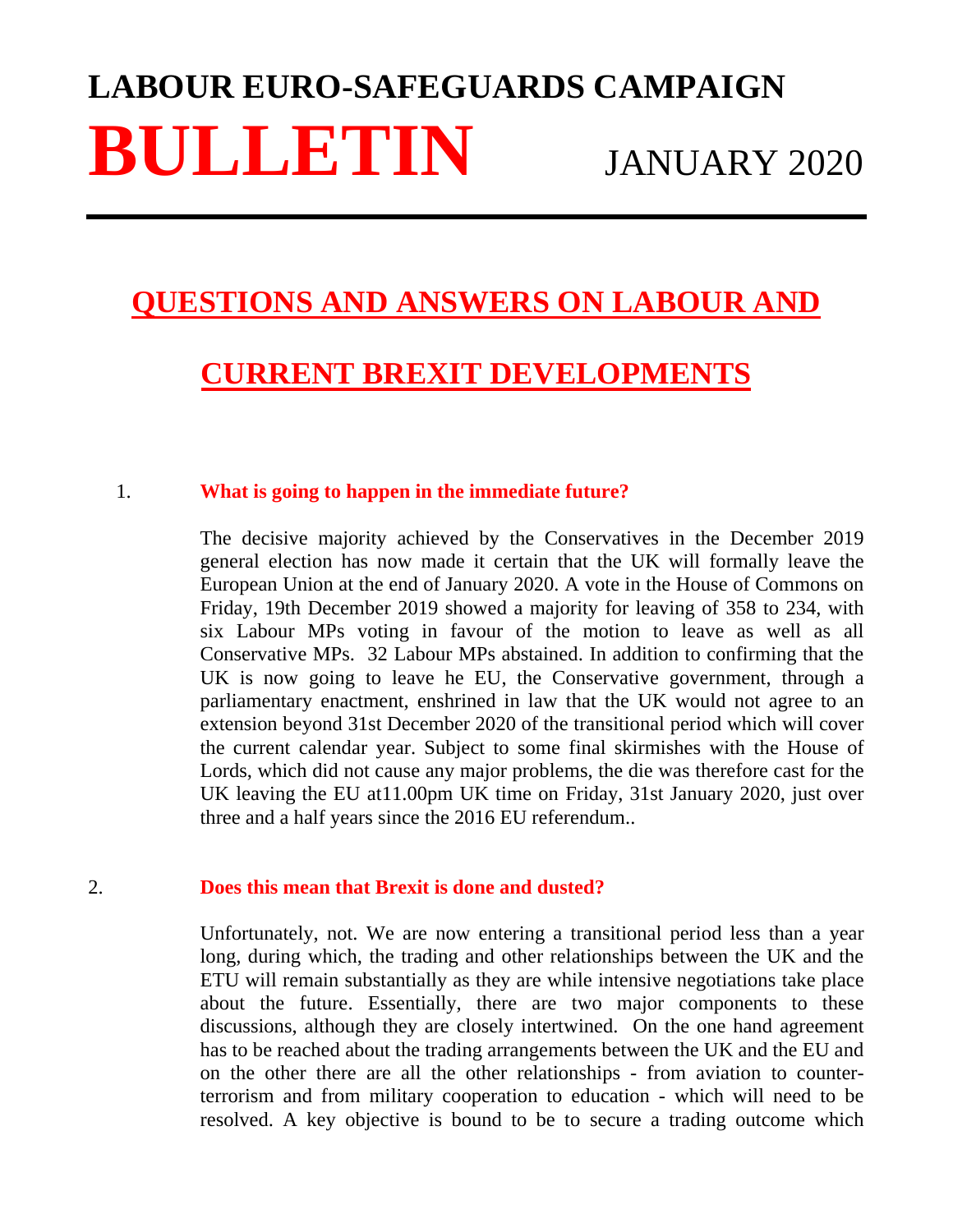means that trade between the EU and he UK will remain as seamless as possible, so that there is no sharp break at the end of 2020.This seems likely to take the form of a free trade agreement for goods which will ensure that, as far as possible, there are no tariffs or quotas in place. This would thus avoid a "No Deal" cliff edge reversion to World Trade Organisation terms of trade, which most people want to avoid. An agreement along these lines covering most goods should not be very problematic although in some areas, such as agriculture and fishing, there may well be more difficulties. It is probable that any trade agreement negotiated during 2020 will not include any special arrangements for services which will have to be dealt with later

#### 3. **What could go wrong?**

There are a number of ways in which the negotiations could run into difficulties. Any agreement which is reached will have to be concluded by the summer of 2020, to allow time for ratification by all Member States, the European Parliament and various other bodies, making timing very tight. Fishing is likely to be a contentious issue. Trade in agricultural products, such as lambs, which depends for its viability on high tariff protection through the CAP, is going to clash with one of the major potential advantages of Brexit which is lower food prices. The EU may be difficult generally, perhaps to discourage other potential Leavers, but also because of probably largely unfounded worries that the UK may disrupt EU markets by undermining EU social provisions. The UK will want to be able to diverge from EU standards, which could cause problems with EU regulations. There may be attempts by the EU to bounce the UK into making concessions by making the UK's free trade proposals conditional on the UK giving away more than it wants to in other areas. How difficult are all these problems likely to be to resolve?

#### 4. **How should we handle the trade negotiations?**

Surely the key to getting an agreement on free trade with no tariffs or quotas at least on industrial goods in the limited time available is to keep the negotiations as simple as possible. The UK and the EU start from a position of complete alignment which makes the starting position much easier than if there was a large measure of divergence to begin with. Agriculture and fishing are not going to be so easy to resolve and may have to be left out of an initial trading agreement, probably by maintaining current arrangements on a temporary basis The EU has a strong incentive to reach an agreement on tariffs and quotas. It has a very large visible trade surplus with the UK – close to £100bn a year - which should give us a fair amount of leverage. The EU may argue that the UK market accounts for only about 15% of the EU's total exports compared to the EU taking around 40% of the UK's exports, but in absolute terms the EU still has much more to lose from the re-establishment of tariffs and quotas than we have. Furthermore, we are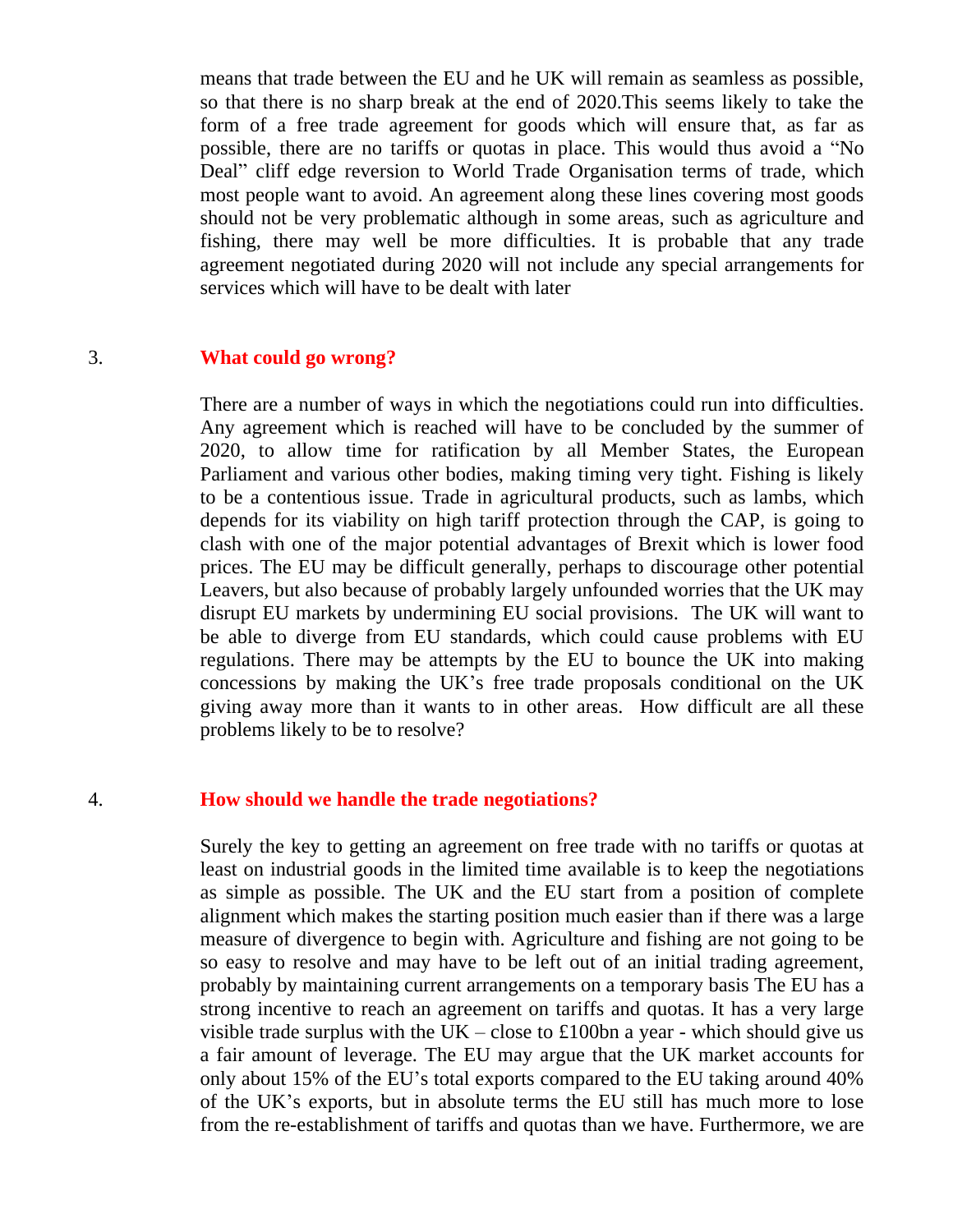still paying well over £10bn a year net into the EU budget, which should give us further purchase over the negotiations. Rationally, therefore, both sides have a huge positive interest in getting a free trade deal in place during 2020.

#### 5. **What about all the other issues?**

Whereas failure to agree a trade deal in time for this to be operative at the end of 2020 would produce a No Deal cliff edge which most people want to avoid, almost all other issues are considerably less time-sensitive and can be resolved over a period. The UK and the EU have large common interest in finding mutually satisfactory outcome to arrangements covering the many ways in which we work and co-operate with our EU neighbours. Because all these various forms of co-operation entail running costs which have to be shared out, we should expect to have to make a reasonable contribution, although the net figure should be much lower than our current £11bn a year net contribution to the EU budget. Clearly, the UK will then be outside the EU's political structure and without a vote on the ways in which the EU develops. Relations will therefore have to be established on an inter-governmental rather than a politically integrated basis – but this is true of most international relationships throughout the world.

#### 6. **Where does this leave the Labour Party?**

Our exit from the EU leaves Labour with two large and integrated strategic choices, the first of which is the attitude which, as the largest opposition party it takes to the negotiations which lie ahead, some of which will be difficult. An opposition's job is to oppose so Labour should be expected to be critical at times, but there is a lot of difference between taking this sort of attitude in a constructive way and being as deliberately obstructive as possible. There will undoubtedly be pressure from the membership to adopt the latter approach, but the Party needs to realise that this is not where the electorate now is. Even a substantial number of those who voted Remain now recognise that prevaricating about leaving has done us little good over the last three and a half years. The democratic decision made in 2016 needs to be implemented and the best outcome fought for in the circumstances which now exist.

### 7. **Will Labour become the Rejoin Party?**

The second big issue for Labour is whether it will allow itself to become the party which most forcefully advocates re-joining the EU. It is not difficult to see how this might happen. If the line taken by the Party during, the renegotiations and subsequently is that the UK ought to stay in both the Single Market and the Customs Union, it will be advocating a position which most people think is the worst of all worlds. We would still be subject to all the disadvantages which led